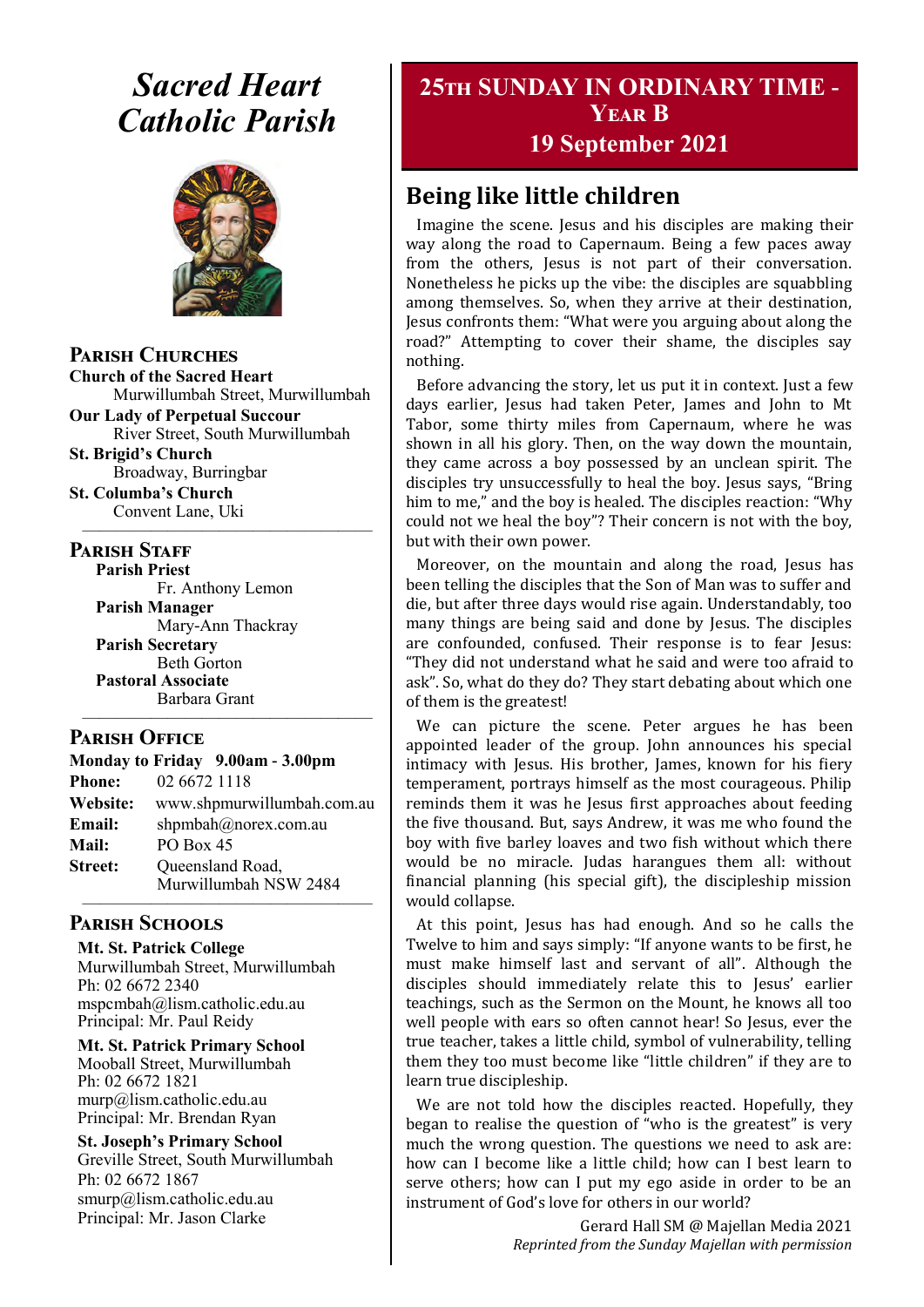# This week in the Parish 19—26 September

| Sunday 19           | 25TH SUNDAY IN ORDINARY TIME - Year B<br>8:00 am - Mass<br>10:00 am - Mass |
|---------------------|----------------------------------------------------------------------------|
| Monday 20           | <b>ST VINCENT DE PAUL</b>                                                  |
| Tuesday 21          | 5:30 pm - Mass                                                             |
| <b>Wednesday 22</b> | 5:30 pm - MASS                                                             |
| Thursday 23         | 8:15 am - Mass                                                             |
|                     | 9:00 am - Legion of Mary - South Meeting Room                              |
| Friday 24           | 12:00 pm - Mass                                                            |
| Saturday 25         | 6:00 pm - Vigil Mass                                                       |
| Sunday 26           | 26TH SUNDAY IN ORDINARY TIME - Year B<br>8:00 am - Mass<br>10:00 am - Mass |



#### **Seating in the Church**

Please remember to turn over the small **'Please Sit Here'** card where you sit in the church during Mass. This tells the volunteer cleaners where someone has been sitting during Mass.

#### **Reconciliation**

Saturday : 5.30pm - 5.50pm Sunday: 7.30am - 7.50am

# **Please Pray For:**

**RECENTLY DECEASED:** Margaret Dignan, Margaret Ianna, Ken Kerr, Eileen Lutton, Claire McLeod, Howard Nash, Patricia Butturini

#### **Anniversaries:**

Jan Roche, Michael Dusi, Bruno Granzotto, Monica Spackman, Gus Dignan

#### **Those Who Are Sick:**

James Wallace

*Readings for today and next Sunday:*  **25th SUNDAY IN ORDINARY TIME - Year B**  Wis 2:12, 17-20; James 3:16 - 4:3; Mk 9:30-37 **26th SUNDAY IN ORDINARY TIME - Year B**  Num 11:25-29; James 5:1-6; Mk 9:38-43, 45, 47-48

# **Reading Roster**

**25/26 Sept - 26th Sunday in Ord Time - Yr B 6pm Vigil:** Lyndy Severs **Sunday 8am:** Peter Callaghan **Sunday 10am:** Ed Egan

This weekend Fr Anthony will be using Preface of Ordinary Time VIII and Eucharistic Prayer III.

#### **Wednesday Word**

Copies of Wednesday Word, with this weekend's readings, are available for you in the Church.

#### **Acknowledgement of Country**

*We would like to acknowledge the Bundjalung people who are the Traditional Owners of this land on which we gather and pray today. We pay our respects to the Elders past, present and emerging, and extend that respect to other Aboriginal and Torres Strait Islander people past, present and emerging.* 

#### **Catholic Men's Group**

September morning tea Wed 22 Sept | 10:00 am | Murwillumbah Services Club Enquiries: Alex Lever 0458 817 021

#### **All Men Are Welcome**

*(wearing of masks is mandatory)*

## **Prayer Sponsors FOR MSPC HSC STUDENTS**

Mt St Patrick College is once again asking for Prayer Sponsors for Year 12 students during their Higher School Certificate exams. The HSC exams commence Tuesday 9 November.

**Prayer cards with student names will be handed out at all Masses next weekend.** 

**Thank you for your prayers.**



As part of our commitment to Safeguarding in our Parish, we wish to advise everyone that there is **NO ACCESS to the Sacristy before and after each Mass.** This area is used by our clergy, acolytes and workers for Mass preparation

and vesting and is not an appropriate place for others to enter at these times.

If you need to speak with Fr Anthony, please let one of our hospitality team know and we'll arrange for you to catch up with Fr Anthony after Mass if possible. Alternatively, an appointment may be made through the Parish Office by phoning 6672 1118 during office hours 9 am to 3 pm.

If your request relates to a Mass intention, envelopes are available at the hospitality table and may be completed and left with the hospitality team for Fr Anthony.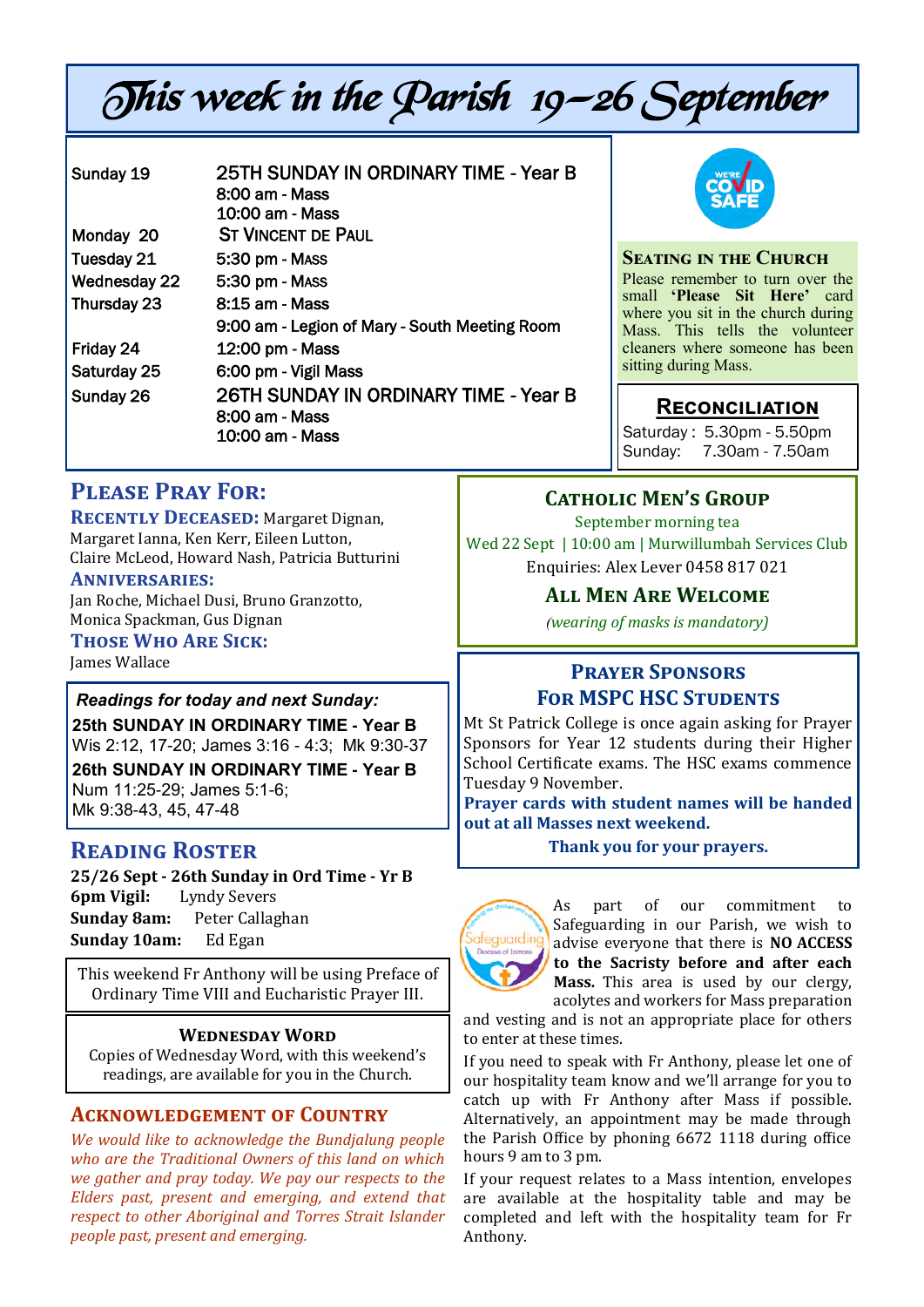



# **Dare to be different!**

**Vocation Discernment Retreat** for men ages 18 - 35 years old

> November 5 - 7, 2021 **Invercauld House** #163 Invercauld Road, Goonellabah For more information, contact: (02) 6626 0200 #0421 863 756

Please register before October 25



### **Tribunal of the Catholic Church**



A message from:



*Aid to the Church in Need Australia*

**One Million Children Praying the Rosary:** ACN invites you to join the prayer campaign 'One Million Children Praying the Rosary' for unity and peace in the world on the 18th of October. Be part of this prayer campaign and join many others! Register and learn more at [www.aidtochurch.org/one](http://www.aidtochurch.org/one-million-children)-million-children

# **VOLUNTEER IN AUSTRALIA AND OVERSEAS - THE CAGLIERO PROJECT, SALESIANS OF DON BOSCO**

The Cagliero Project is an initiative of the Australia-Pacific Province of the Salesians of Don Bosco, providing overseas volunteer experiences for Australians who wish to work with disadvantaged young people.

We are seeking enthusiastic volunteers for January 2022 departure. Our volunteer placements run for 6-12 months and are centered around working with young people in educational settings. We are currently recruiting for volunteers in our Australian communities however when it is possible and safe to do so we will recommence sending volunteers to Cambodia, Samoa, Timor Leste and the Solomon Islands.

For more information, or to send us an inquiry, visit: www. [cagliero.org.au](http://cagliero.org.au/) 

Applications close October 30.

#### **Virtual Learning Community for Faith Formation (***VLCFF***)**

Registrations for Courses in Cycle 7 are now open (close October 1)

Information regarding a 'Closed' 3-Week Course on Aging - *Let this be the Time: Spiritual Essentials for Life's Second Act.*

The Virtual Learning Community for Faith Formation (*VLCFF* at Dayton University) is offering a three-week 'closed course' on Aging and Spirituality, beginning October 10. This means that the only people in the group are those registered from a Parish (or Diocese). They then interact with each other online to complete the readings and posts. There is no assessment, but participants need to complete the tasks within the required timeline to gain a completion certificate. Ten (10) are required for this to go ahead.

For further information go to St Agnes Parish Port Macquarie website or contact Tony Worner at

Marriage breakdown is a traumatic experience for all those concerned. The Church reaches out in support of those who are divorced, while upholding the permanence of a true Christian marriage.

The Lismore Office of the Tribunal extends an invitation to any divorced person who would like to talk about the annulment process. You can be assured that your privacy will be respected. Should you choose to apply for an annulment, you will be guided and supported through the process. For further information please phone the Lismore Office of the Tribunal on **6621 7288** or email [tribunal@lismore.catholic.org.au](mailto:tribunal@lismore.catholic.org.au)